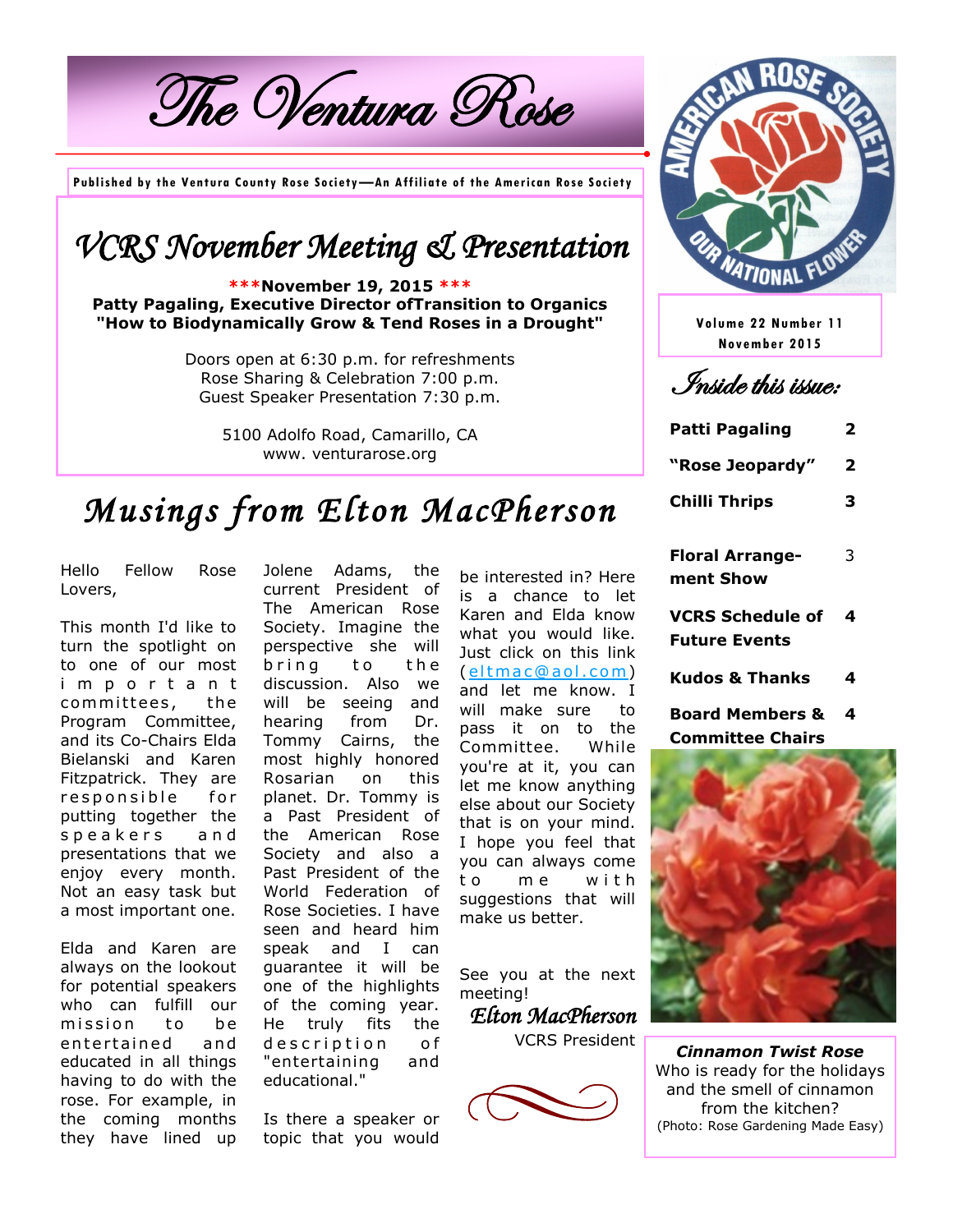### The Ventura Rose

# *Patty Bagaling: Our November Speaker*

will be Patty Bagaling, the landscapes and farms Executive Director of Transition (www.sacredcowcompost.com). to Organics. This non-profit organization is dedicated to inspiring and educating land stewards. They offer workshops, conferences, and hands-on Chaz, a rescue mustang horse. advice about how to build selfnourishing systems that create healthy farms, gardens, and communities. Transition to Organics is working in collaboration with the Blackbird Foundation. More info is available On November 19, the topics to at http://transition-to- be discussed will include: How organics.org).

in 2012, Patty met Gena Nonini, a biodynamic farmer and learned pesticides, System of about the benefits of using biodynamic renewal of the soil, biodynamic compost. Working Application of biodynamic preps, with Gene, Patty started her own Using the lunar cycle as your company, Zack's Organics. In gardening partner, How to have 2014, she began to make Sacred gorgeous rose blooms without Cow Biodynamic Compost the use of chemical aids, The

Patty lives in Ojai with her three rescue dogs Zack, Charlotte and Cassie, and also take care of Patty tends her acre properly biodynamically and is committed to sharing the magic of biodynamics with as many people as she can.

to heal your garden and soil with biodynamics, How to avoid drought induced disease without

The VCRS speaker for November available for use in gardens, mystical side of biodynamics, and Hands-on preparing the tea to go on your roses. To contact Patty, write to her at Transitiontoorganics@gmail.com.



Patty Bagaling and Zack

### *Let's Play "Rose Jeopardy": Singing in the Garden*  **DOUBLE JEOPARDY:**

By Roz Thébaud, VCRS Editor. Answers on page 4. Enjoy! (Imaginary money, of course!)

#### **JEOPARDY ROUND:**

**\$200:** She is sometimes found at Goodwill or Salvation Army.

**\$400:** She was immortalized in *The Music Man.*

**\$600:** Go 'there' to see her.

**\$800:** This is a river that drowns a tender reed.

**\$1000:** This might be a thorny smooch or buss.



Good Luck

Rose Lovers!

**\$400:** This is hardly a Serta, Sealy or Posturepedic.

**\$800:** A perfect gift for Valentine's Day.

**\$1200:** This gal is Celtic and untamed.

**\$1600:** The color of that perfect Valentine's Day gift.

**\$2000:** Let these two age, then open, smell and enjoy.

#### **FINAL JEOPARDY:**

Your spouse might say this to you when you return from Otto & Sons or Green Thumb.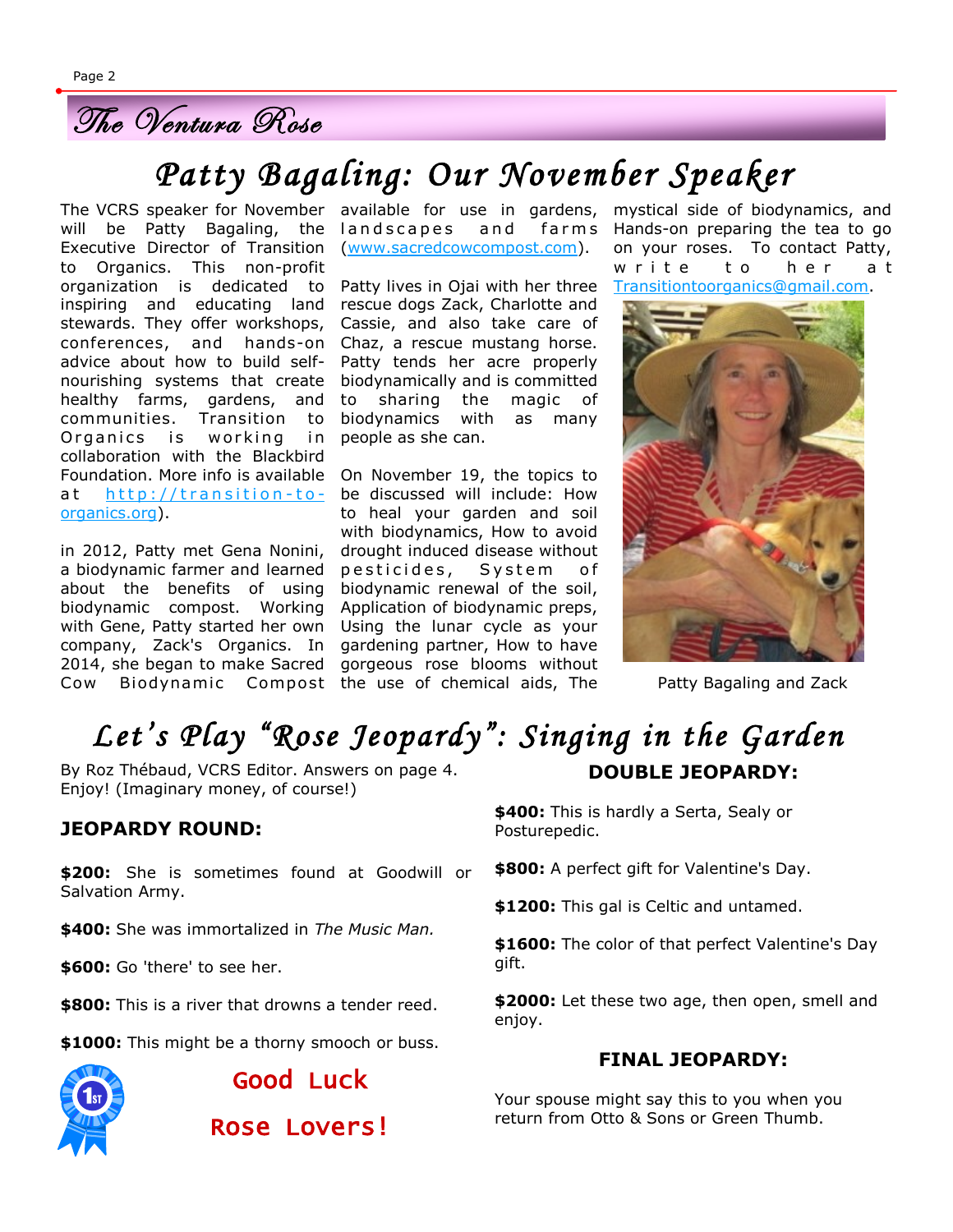## The Ventura Rose



*Image from fairyscape.blogspot.com*

**Succulent Wreaths and Fall Flower Arrangements** will be for sale by Las Floralias Flower Arrangement Club and students at the Santa Barbara Center of Lifelong Learning's 43rd Annual Flower Arrangement Show: Saturday, November 21 10:00 a.m.—5:00 p.m. Sunday, November 22 11:00 a.m.-3:00 p.m. Located at the : Schott Center, Tannahill Auditorium 310 W. Padre Street Santa Barbara, CA 93105

In addition to the spectacular flower arrangement show, there will be demonstrations daily at 1:00 p.m. There will also be hand painted floral calendars for sale.

A donation of \$5 will be used to offer grants to the art programs at Santa Barbara public schools. Parking is free.

> Thank you, *Hetty Shurtleff*

### *Chilli Thrips: Don't Let 'Em Bug You!*

This information is from the American Rose Society, www.rose.org/chilli-thripsdon't-let-em-bug-you, by Gaye Hammond, Houston Rose Society. In September, Barbara Morse alerted VCRS to this serious threat.

The first reported case of chilli thrips (Scirtothrips dorsalis) occurred in McAllen, Texas in 2005. The next outbreak occurred in Houston and there have been confirmed sightings every year since 2006.

The good news is that chilli thrips can be controlled. Where the pest has been correctly identified and effective control methods implemented, the populations were eliminated in the first growing season and did not return to the garden the following year. The bad news more often than not is that chilli thrips damage is not correctly identified. This results in a population explosions which gets rapidly out of control and hard to eliminate. Also challenging is the fact that many pesticides that work on other critters do not work on chilli thrips. So not only do you have to correctly identify the pest, but you have to use the right products to get rid of them.

Species related to roses, such as Indian Hawthorne, can be a hiding place in the garden. Once the pest gets started, it will move from one plant to another, feeding on new growth. Roses are a favorite food source for the thrips since they have new growth for a good part of the year. This - plus the fact the thrips like heat, makes it a difficult pest to control.

Unlike Western Flower Thrips that cause the unsightly browning of rose petals, chilli thrips feed on leaves and stems and have the ability to decimate a plant. They have rasping, cutting mouthparts that work like little saws, splitting open green plant tissue so that they can suck the juice out of the leaves. Their favorite feeding sites are the tender maroon-colored new growths and where leaflets attach to the stem. In these tight locations, they feed until there is no more juice in the plant tissue and then move on to another spot on the plant. As the leaf continues to develop, scars form at the feeding site and depending on the level of feeding, leaves may

be distorted or not look like a leaf at all.

Once the presence of chilli thrips, also known as Chilean thrips, is confirmed, the following steps will help to get the problem under control:

- Cut off all parts of the plant that have evidence of damage.
- Bag the trimmings, tightly tie up the bags and put it in the trash. Do not compost the infected plant parts.
- Begin a spray rotation with a product proven to control chilli thrips.\*
- Rotate the selection o f c h e m i c a l treatments in order to avoid the pest becoming resistant to the treatment. It is advisable to continue treatment applications for at least 6 weeks.
- Watch the plants for repeat symptoms of pest feeding. As symptoms reoccur, repeat the process.

Remember, chilli thrips are so small that you need a microscope to see them unless you can find them on new, maroon growth.

\*Products which contain Spinsosad (a naturally occurring organic pesticide) include Captain Jack's Deadbug and Monterey garden products.